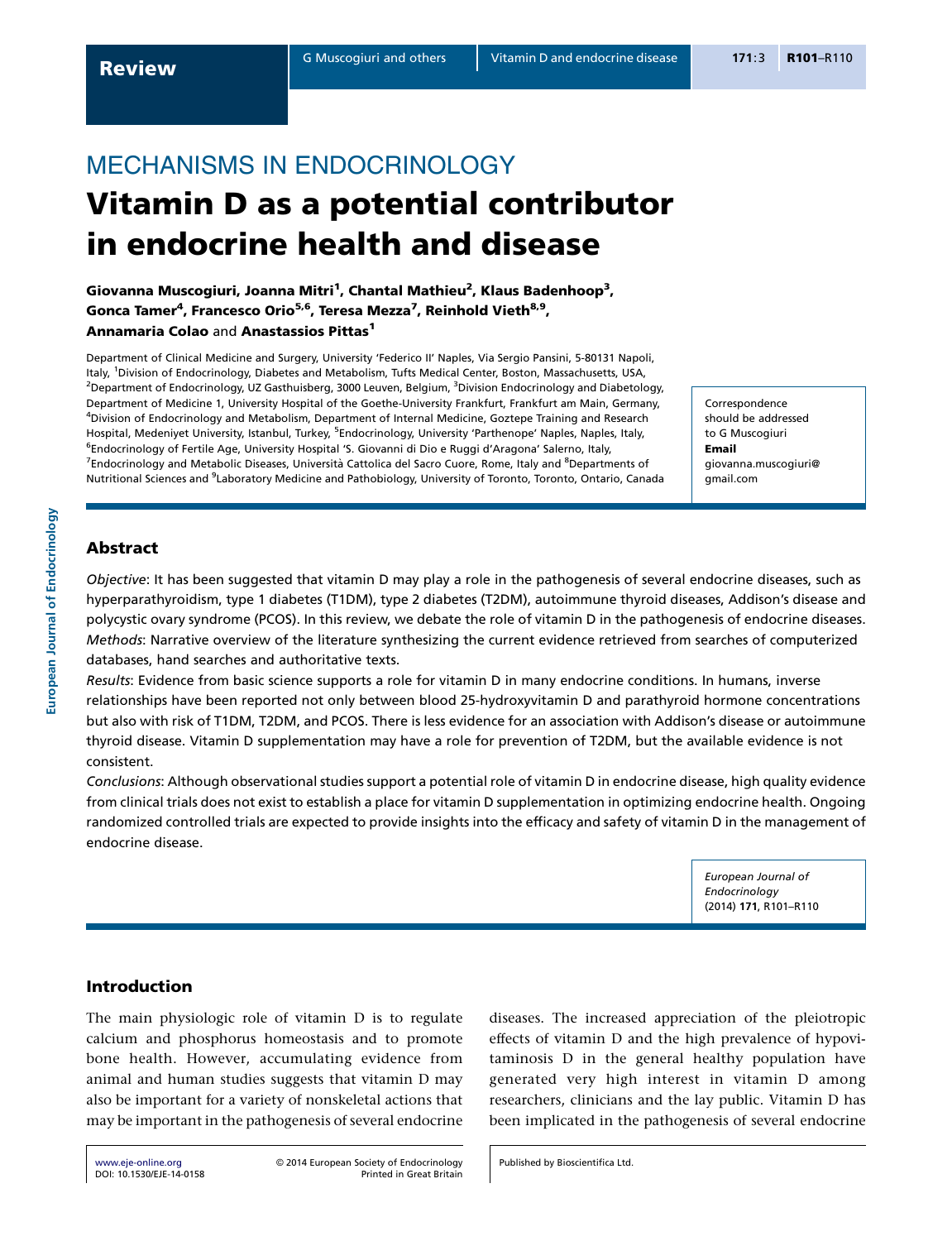conditions, including primary hyperparathyroidism, type 1 diabetes (T1DM) [\(1\),](#page-7-0) type 2 diabetes (T2DM) [\(2, 3\),](#page-7-0) autoimmune thyroid, [\(4\)](#page-7-0) adrenal diseases [\(5\),](#page-7-0) and polycystic ovary syndrome (PCOS). The present review focuses on the reported association between vitamin D status and endocrine diseases and the potential role of vitamin D supplementation in the treatment of endocrine disease.

### Vitamin D homeostasis

Humans derive vitamin D from cutaneous synthesis (in the form of cholecalciferol  $(D_3)$ ), diet (in the form of  $D_3$ ), and nutritional supplements (in the form of  $D_3$ ) or ergocalciferol  $(D_2)$  [\(6\).](#page-7-0) Upon exposure to u.v B radiation (UVB), 7-dehydrocholesterol in the skin is converted to pre-vitamin  $D_3$ , which is immediately converted to vitamin  $D_3$  in a heat-dependent process. After ingestion or synthesis, vitamin D is hydroxylated in the liver to form 25 hydroxyvitamin D  $(25(OH)D<sub>2</sub>$  or  $25(OH)D<sub>3</sub>$ , its major circulating form, which has little biological activity. 25(OH)D is converted in the kidney by  $25(OH)D-1\alpha$ hydroxylase (CYP27B1), to its bioactive hormonal metabolite 1,25 dihydroxy-vitamin D  $(1,25(OH)_2D)$  or calcitriol). The primary action of  $1,25(OH)_2D$  is through the nuclear vitamin D receptor (VDR), which heterodimerizes with the retinoid X receptor and binds to vitamin D-responsive elements near target genes [\(6, 7\).](#page-7-0) The primary action of  $1,25(OH)<sub>2</sub>D$  is to enhance intestinal calcium absorption and to promote osteoclast function, thereby maintaining calcium and phosphorus homeostasis and bone health. However, the discovery that nearly all tissues in the body express the VDR and that several tissues also express CYP27B1, thereby allowing for local production of  $1,25(OH)<sub>2</sub>D$  with a paracrine effect, has provided important insights into the pleiotropic effects of vitamin D and its potential role in a variety of extra-skeletal tissues [\(7\),](#page-7-0) including many that affect endocrine disease.

# Classification of vitamin D status and vitamin D intake requirements

Blood concentration of 25(OH)D is the biomarker used by clinicians and researchers to determine vitamin D status. However, there is no consensus on the 25(OH)D thresholds for defining vitamin D adequacy. The guidelines by the Institute of Medicine (IOM) and the Endocrine Society differ on classification of vitamin D status [\(8, 9\).](#page-7-0) These differences are explained by the populations targeted by the guidelines and how the evidence was synthesized. Specifically, the IOM guidelines concentrated on the general healthy population and considered only trials and concluded that blood concentration of 25(OH)D  $>$  20 ng/ml is consistent with favorable skeletal outcomes. In contrast, the Endocrine Society clinical practice guidelines concentrated on people at high risk for vitamin D deficiency and considered both trials and observational (epidemiologic) studies in concluding that blood concentration of  $25(OH)D > 30$  ng/ml is desirable for optimal skeletal outcomes without any upper limit that would be concerning for safety. Both guidelines agreed that recommendations will require reconsideration in the future as additional data from on-going randomized trials become available. Variability in vitamin D-binding protein and bioavailable 25(OH)D concentration may also be important when assessing vitamin D status, especially in certain populations such as African-Americans [\(10\)](#page-7-0).

The recommended intakes by the two guidelines also differ. The IOM report on dietary reference intakes for calcium and vitamin D recommends 600 international units per day of vitamin D for individuals 9–70 years old and 800 international units for those older than 70 years as the recommended dietary allowance (RDA), which is defined as the intake that meets the needs of 97.5% of the healthy population. In contrast, the Endocrine Society clinical practice guidelines conclude that to raise the blood level of 25(OH)D consistently above 30 ng/ml, intakes of 1500–2000 IU/day are required. The IOM report recognized the lack of trials with vitamin D supplementation for nonskeletal outcomes as a major hurdle in establishing recommendations, while the Endocrine Society guidelines applied evidence from observational studies to develop its recommendations and considered blood 25(OH)D concentration as a clinically important surrogate outcome that correlates with health and disease.

### Vitamin D and primary hyperparathyroidism

Ionized calcium is the most tightly regulated analyte in the circulation. This fine regulation is achieved through an interplay between parathyroid hormone (PTH), calcitonin, and  $1,25(OH)<sub>2</sub>D$ . PTH is the major stimulator of renal CYP27B1, which increases biosynthesis of  $1,25(OH)<sub>2</sub>D$ . In turn, PTH is downregulated both by 1,  $25(OH)<sub>2</sub>D$  and ionized calcium.

The seemingly inactive vitamin D metabolite, 25(OH)D, is an important regulator within parathyroid tissue. Parathyroid cells take up vitamin D-binding protein along with its 25(OH)D, which is the mechanism that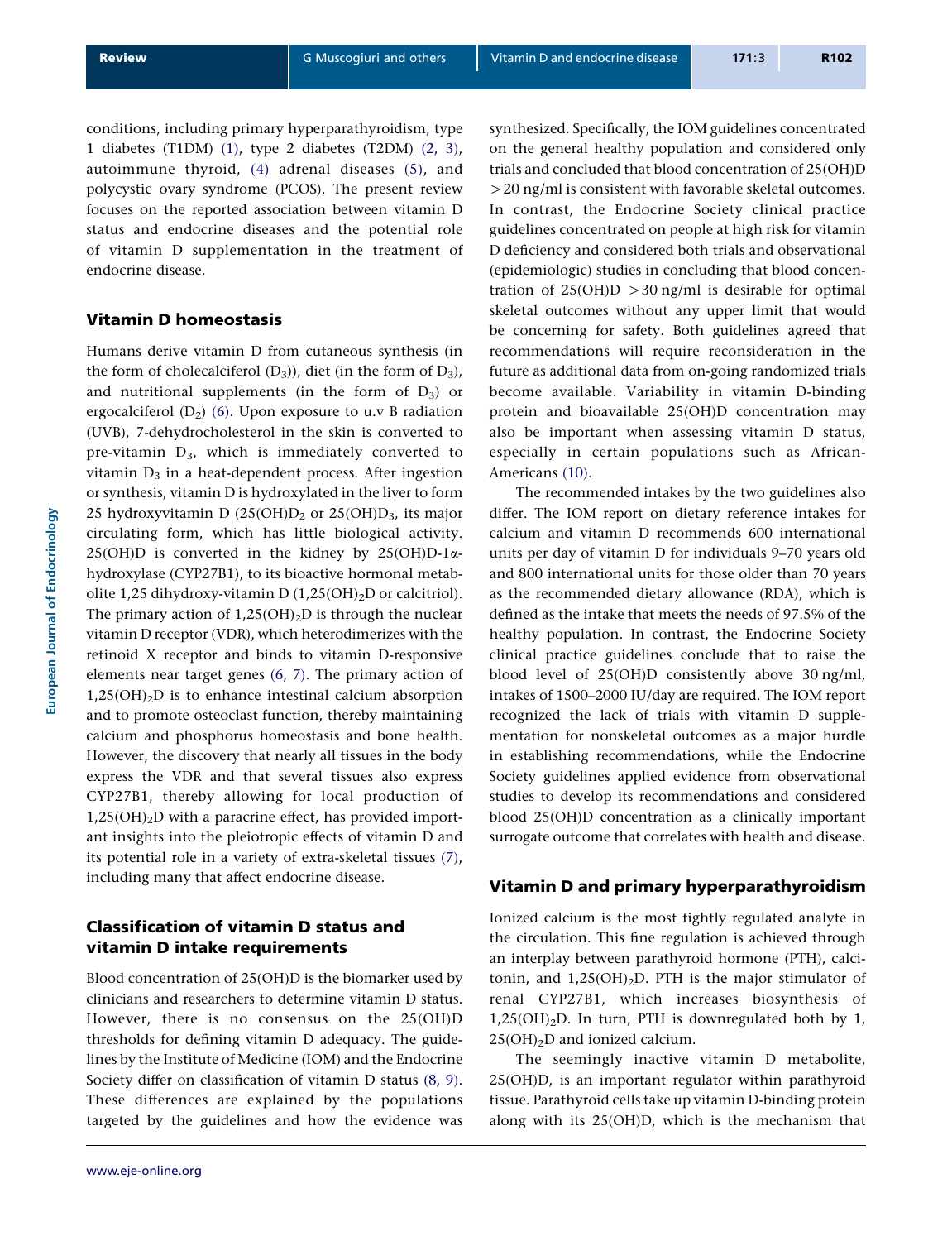provides parathyroid tissue with better access to circulating 25(OH)D than most other tissues. Furthermore, the parathyroid glands possess the enzyme, CYP27B1, which produces  $1,25(OH)<sub>2</sub>D$  for local paracrine regulation. The combined effect of efficient access to circulating 25(OH)D and  $1,25(OH)_2D$  plus the local production of  $1,25(OH)_2D$ is suppression of both PTH secretion and parathyroid cell proliferation [\(11\)](#page-7-0).

Larger parathyroid adenomas respond poorly to feedback by calcium or  $1,25(OH)_2D$ ; consequently, in primary hyperparathyroidism, 1,25(OH)2D levels often correlate positively with circulating 25(OH)D [\(12\)](#page-7-0). If vitamin D supply is low, then primary hyperparathyroidism can remain latent, known as 'normocalcemic primary hyperparathyroidism' [\(13\)](#page-7-0). Hypercalcemia develops once the 25(OH)D concentration increases and elevated PTH stimulates renal CYP27B1 relentlessly, which generates  $1,25(OH)<sub>2</sub>D$  in proportion to the supply of  $25(OH)D$ . This relationship highlights a fundamental aspect of the vitamin D system: its operation under first-order reaction kinetics, namely, the yield of the product  $(1,25(OH)<sub>2</sub>D)$  is proportional to the supply of the substrate (25(OH)D). Therefore, the enzymes of the vitamin D system need to modify their function according to the supply of 25(OH)D. Depending on severity, primary hyperparathyroidism can disrupt the adaptation, resulting in elevated 1,25(OH)2D and increased intestinal calcium absorption. While this form of hypercalcemia, promoted by the underlying parathyroid adenoma, is not strictly a manifestation of vitamin D toxicity, it is a form of hypersensitivity to higher doses of vitamin D that is important to consider, given how common parathyroid adenomas are [\(14\)](#page-7-0).

In healthy persons, the reference (normal) range for serum PTH is known to decline as serum 25(OH)D levels increase. Therefore, the theoretical plateau in PTH, as 25(OH)D increases, can be used as a determinant in establishing the adequacy of vitamin D status. That relationship breaks down in primary hyperparathyroidism, because with disease progression, PTH becomes an unregulated driver of 25(OH)D metabolism into  $1,25(OH)<sub>2</sub>D$ , a powerful hypercalcemic hormone. Ongoing research ([Table 1](#page-3-0)) will further clarify the effect of vitamin D supplementation on hyperparathyroidism.

#### Vitamin D and T1DM

T1DM is one of the first endocrine disorders where a potential role for vitamin D was reported. T1DM is characterized by an autoimmune destruction of the insulin producing pancreatic islet  $\beta$ -cells, rendering patients dependent on insulin administration for survival [\(15\).](#page-7-0) Potential effects of vitamin D deficiency on T1DM are multiple, including alterations in the innate immune system, such as impaired macrophage function and also dysfunction of the b-cell itself [\(16\).](#page-7-0) Caution, however, is warranted when postulating a direct effect of vitamin D deficiency on immune or  $\beta$ -cell function *in vivo*, as vitamin D deficiency leads to decreased calcium concentration, with calcium being a crucial ion both for immune function and insulin secretion. In nonobese diabetic (NOD) mice, the principal animal model of T1DM, severe vitamin D deficiency increases the risk for developing diabetes [\(17\),](#page-7-0) but absence of any effect on T1DM presentation in VDR knockout NOD mice suggests a redundancy of the vitamin D system in the pathogenesis of T1DM [\(18\)](#page-7-0). In vitro, the active form of vitamin D,  $1,25(OH)<sub>2</sub>D$ , directly protects  $\beta$ -cells from the destructive effects of inflammatory cytokines and limits the inflammatory profile of macrophages [\(19, 20\).](#page-7-0)

In NOD mice, administration of high doses of  $1,25(OH)<sub>2</sub>D$  from early life onward lowers incidence of T1DM [\(21, 22\),](#page-7-0) highlighting vitamin D as a promising intervention in prevention of T1DM. To replicate the immune and metabolic effects of the active form of vitamin D seen in the mouse model, very high doses are required that would induce hypercalcemia and hypercalciuria and potentially bone decalcification [\(23\)](#page-7-0). Synthetic analogs of  $1,25(OH)<sub>2</sub>D$  with immune modulatory function but lesser effects on calcium and bone have been developed to overcome such an obstacle. In NOD mice, such analogs can prevent the progression of the disease [\(24, 25\),](#page-7-0) which has been postulated to be due to the direct  $\beta$ -cell protective effects of 1,25(OH)<sub>2</sub>D combined with the blocking of inflammation, together with the regulator T lymphocytes, which may be partly a direct effect on T lymphocytes, but also via an effect on the central antigen presenting cells, the dendritic cells [\(26\).](#page-7-0) In vitro, the presence of  $1,25(OH)<sub>2</sub>D$  or an analog results in the generation of dendritic cells with specific characteristics, such as less IL12 secretion, less CD80/CD86 expression, less MHC II expression, and most importantly less stimulation of effector T cells and specific generation of regulator T cells [\(27, 28\)](#page-7-0). Thus, a second possible avenue to exploit the potential beneficial immune modulatory effects of vitamin D is the auto-transfer of ex vivo 1,25(OH)2D (or analog)-exposed dendritic cells generated from peripheral blood monocytes from patients with T1DM. Upon transfer back into patients, these dendritic cells should be able to induce regulator T cells and shift the

European Journal of Endocrinology

European Journal of Endocrinology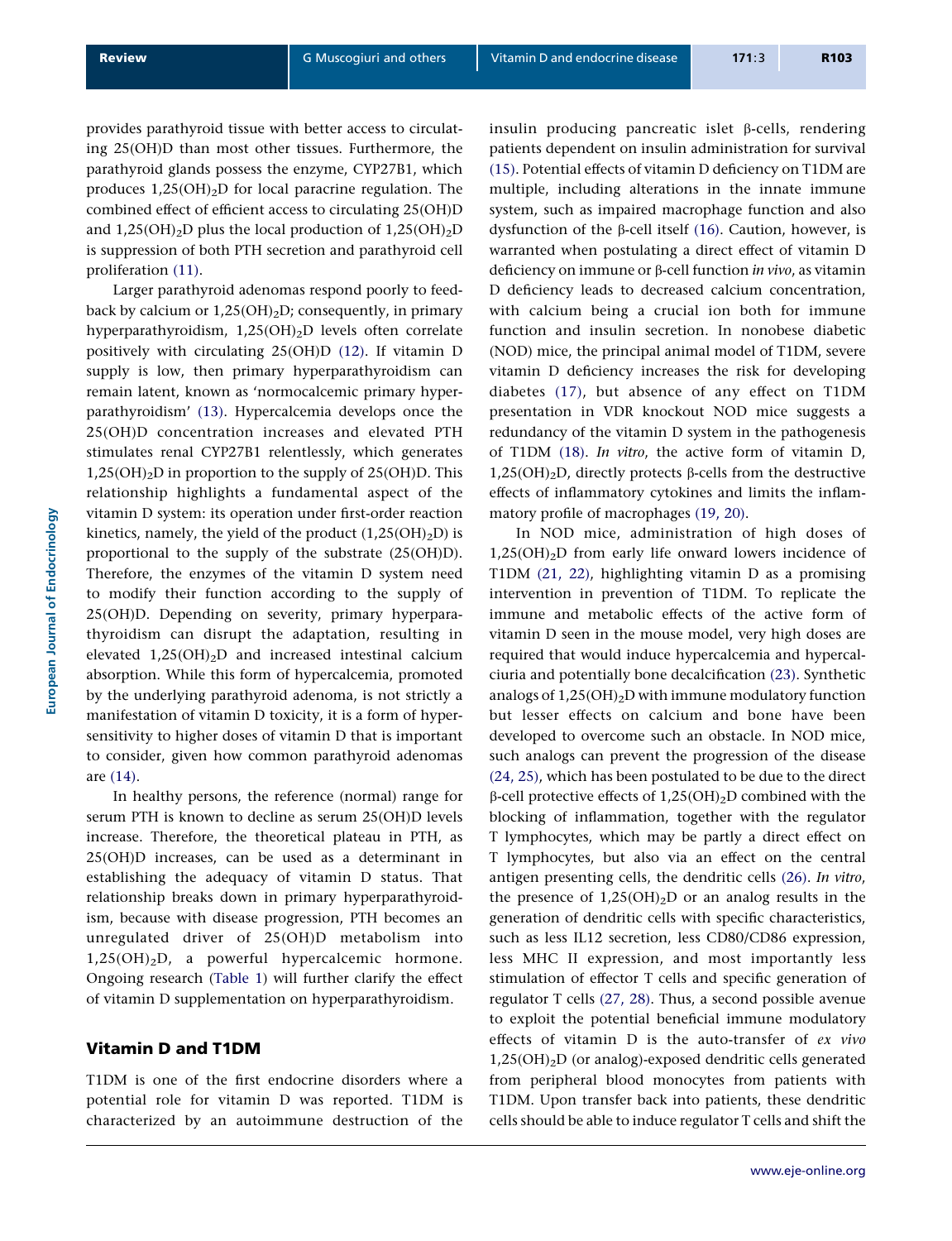<span id="page-3-0"></span>

|  |  |  |  | <b>Table 1</b> Summary of available evidence that links vitamin D to endocrine diseases. |
|--|--|--|--|------------------------------------------------------------------------------------------|
|--|--|--|--|------------------------------------------------------------------------------------------|

| <b>Diseases</b>                | <b>Putative mechanisms</b>                                                                                                                | <b>Observational</b><br>studies  | <b>Clinical</b><br>trials | <b>Examples of ongoing clinical trials</b>                                                                                                                                                                                                                             |
|--------------------------------|-------------------------------------------------------------------------------------------------------------------------------------------|----------------------------------|---------------------------|------------------------------------------------------------------------------------------------------------------------------------------------------------------------------------------------------------------------------------------------------------------------|
|                                | Hyperparathyroidism Suppress both PTH secretion and<br>parathyroid cell proliferation                                                     | ノノノノノ                            | ノノノノ                      | NCT01329666: primary<br>hyperparathyroidism (PHPT): early<br>effect of vitamin D<br>NCT00538720: effects of vitamin D<br>replacement in patients with primary<br>hyperparathyroidism (PHPT)                                                                            |
| Type 1 diabetes                | Improvements in insulin secretion<br>and autoimmunity                                                                                     | $\sqrt{2}$                       |                           | NCT01390480: effects of vitamin D<br>supplementation in subjects with<br>new-onset of type 1 diabetes<br>NCT01785108: DIABGAD - trial to<br>preserve insulin secretion in type 1<br>diabetes using GAD-Alum (Diamyd) in<br>combination with vitamin D and<br>ibuprofen |
| Type 2 diabetes                | Improvements in insulin sensitivity,<br>insulin secretion, and<br>inflammation                                                            | ノノノノ                             | $\sqrt{\sqrt{2}}$         | NCT01942694: vitamin D and type 2<br>diabetes study<br>NCT01633177: study of vitamin D<br>and omega-3 supplementation for<br>preventing diabetes<br>NCT01736865: vitamin D for established<br>type 2 diabetes (DDM2)                                                   |
| disease                        | Autoimmune thyroid Modulation of immune system by<br>suppressing activated T cells and<br>enhancing macrophages ability<br>to phagocytize | $\checkmark$                     | ✓                         |                                                                                                                                                                                                                                                                        |
| Addison's disease              | Improvement in residual adrenal<br>function and T-lymphocyte<br>immune balance                                                            | $\checkmark$                     |                           |                                                                                                                                                                                                                                                                        |
| Polycystic ovarian<br>syndrome | Improvement in insulin sensitivity,<br>cardiovascular risk factors, and<br>reproductive function                                          | $\checkmark\checkmark\checkmark$ | $\sqrt{\sqrt{2}}$         | NCT00907153: vitamin D for the<br>treatment of women with polycystic<br>ovary syndrome (PCOS)<br>NCT00743574: health benefits of<br>vitamin D and calcium in women with<br>PCOS (polycystic ovarian syndrome)                                                          |

Number of  $\vee$  denotes degree of available evidence ( $\vee$ =low;  $\vee$  $\vee$  $\vee$  $\vee$ =very high).

immune system from attack toward tolerance towards the  $\beta$ -cell. Clinical trials exploring this potential therapeutic avenue are underway.

In population-based studies, low vitamin D concentration, especially in early life, has been associated with a higher risk for T1DM [\(1\).](#page-7-0) Lower concentrations of 25(OH)D were reported in North Indian [\(29\),](#page-7-0) Italian [\(30\),](#page-7-0) Swedish [\(31\),](#page-7-0) and British [\(32\)](#page-8-0) children or young adults with newly diagnosed T1DM compared with controls. An increased prevalence of vitamin D deficiency in children and adolescents with T1DM compared with nondiabetic individuals was also observed in American [\(33\),](#page-8-0) Australian [\(34\),](#page-8-0) and Qatari [\(35\)](#page-8-0) populations. Of interest, there are also reported associations between polymorphisms of genes involved in the vitamin D system and metabolism and T1DM risk islet autoimmunity risk [\(32, 36\)](#page-8-0).

Several observational studies have found that supplementation (based on self-reported data) with vitamin D in early life is associated with a lower risk of T1DM in later life [\(37, 38\).](#page-8-0) In a retrospective case–control study in Norway, intake of cod-liver oil by children during infancy did not prevent T1DM, though there was a trend toward an inverse association [\(39\).](#page-8-0) More recently, the ABIS study in Sweden reported that the use of vitamin D-containing supplements during pregnancy was associated with reduced development of autoantibodies to GAD or IA-2A in the offspring of T1DM parents at 1 year, but not at 2.5 years [\(40\).](#page-8-0) In small intervention studies, data on the effect of vitamin D supplements in patients with established T1DM have been disappointing. For example, a study in Europe showed that administration of 0.25  $\mu$ g 1,25(OH)<sub>2</sub>D<sub>3</sub> was safe but failed to reduce loss of  $\beta$ -cell function, even in patients with high C-peptide at diagnosis [\(41\).](#page-8-0)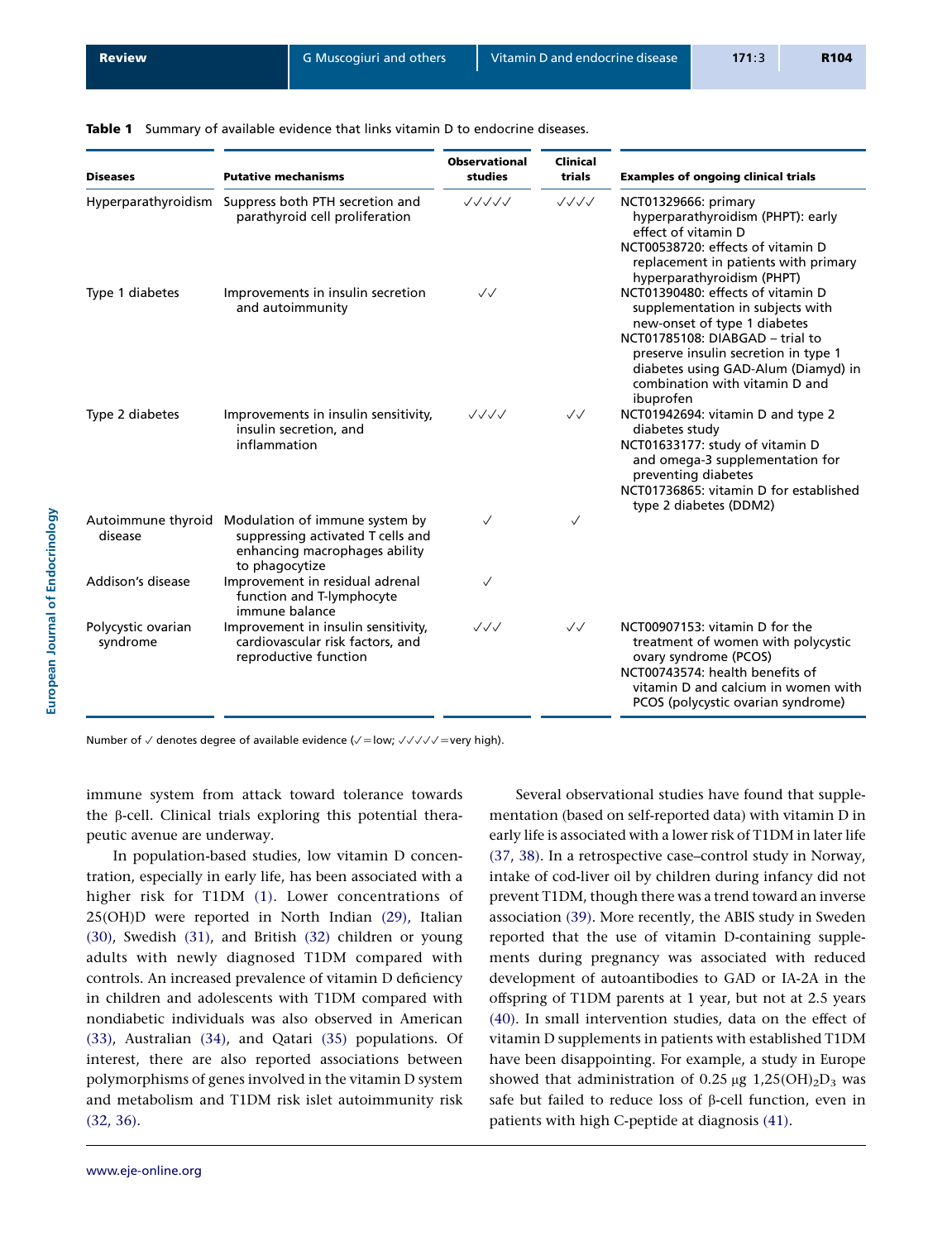In summary, based on observational studies, vitamin D deficiency (defined as  $25(OH)D < 12$  ng/ml) should probably be avoided in individuals at high risk of developing T1DM, specifically in early life. However, whether supplementation with high dose vitamin D or its analogs have a therapeutic role in prevention or treatment of T1DM is presently under investigation.

#### Vitamin D and T2DM

Among the multiple associations that have been reported between vitamin D status and chronic diseases, the link between vitamin D and T2DM stands as one of the most promising ones. The potential effect of vitamin D on glycemia appears to be mediated by direct and indirect effects on three different pathways: insulin secretion, insulin sensitivity, and systemic inflammation. A direct effect of vitamin D on insulin secretion may be mediated by activation of VDRs in the pancreatic  $\beta$ -cells. VDR is expressed in pancreatic cells and mice lacking VDR have impaired insulin secretion [\(42\)](#page-8-0). In addition, the direct effect of vitamin D on insulin synthesis is supported by the presence of the vitamin D response element in the human insulin gene promoter [\(43\).](#page-8-0) Importantly, pancreatic  $\beta$ -cells express CYP27B1, thereby generating 1,25(OH)<sub>2</sub>D locally, which allows for a paracrine effect of vitamin D. A direct effect of vitamin D on insulin sensitivity may be mediated by stimulating the expression of insulin receptors in peripheral insulin target cells. In addition, vitamin D insufficiency is associated with increased fat infiltration in skeletal muscle, independent of body mass, which is thought to contribute to decreased insulin action. Vitamin D may also decrease the effects of systemic inflammation, known to play an important role in the pathogenesis of T2DM, in several ways, which include directly modulating the expression and activity of cytokines in addition to several other noncytokine-related immune-modulating effects [\(44\).](#page-8-0) Finally, insulin secretion and insulin sensitivity are both calcium-dependent processes [\(45, 46\)](#page-8-0); therefore, vitamin D could affect both pathways, indirectly, through alteration in calcium concentration and flux through the cell membranes of the pancreas and insulin-responsive tissues.

The data from observational studies strongly support an association between low vitamin D status and incident T2DM. Recently, two meta-analyses of observational studies have been published with nearly identical results. Song et al. [\(2\)](#page-7-0) reported a 38% lower risk of developing T2DM in the highest reference category of 25(OH)D compared with the lowest one (relative risk 0.62 (95% CI 0.54–0.70), while Afzal et al. [\(3\)](#page-7-0) reported an odds ratio for T2DM of 1.5 (95% CI 1.33–1.70) for the bottom vs top reference category of 25(OH)D.

Randomized studies have shown inconsistent results. In trials that included participants with normal glucose tolerance or established diabetes at baseline, vitamin D supplementation had no effect on glycemic measures or incident diabetes. It is crucial to note, however, that most studies were underpowered or were post hoc analyses of completed trials. In addition, the results differed based on the adherence to vitamin D supplementation. For example, in a post-analysis of the RECORD study, while supplementation with 800 IU/day of vitamin  $D_3$  did not change the risk of self-reported T2DM, there was a notable trend toward reduction in T2DM risk with vitamin  $D_3$ (odds ratio 0.68; 95% CI 0.40–1.16) among study participants who were highly compliant with supplementation [\(47\).](#page-8-0)

Vitamin D supplementation appears to be more promising in patients who are at risk for diabetes. In the calcium and vitamin D for T2DM mellitus (CaDDM) study, a  $2\times2$  factorial design trial in participants with prediabetes, vitamin D supplementation improved disposition index, a measure of  $\beta$ -cell function [\(48\)](#page-8-0). However, in another trial of non-Caucasians, very high dose vitamin D supplementation had no effect on insulin secretion, insulin sensitivity, or incident diabetes in a population with impaired fasting glycemia or impaired glucose tolerance and low vitamin D levels [\(49\).](#page-8-0)

In summary, vitamin D appears to have no role in prevention of T2DM in the general population; however, there might be a role for vitamin D for treatment of established T2DM or prevention of T2DM in persons at risk, although the evidence from available trials is inconsistent. There are several ongoing large randomized trials in well-defined populations (D2d (NCT01942694), VITAL (NCT01633177), DDM2 (NCT01736865)) to test the hypothesis that vitamin D deficiency is a contributor to the pathogenesis of T2DM and to define its role in prevention or therapy of T2DM.

#### Vitamin D and Addison's disease

Addison's disease is a rare condition resulting from autoimmune-mediated destruction of the adrenal cortex and may present as either isolated adrenal deficiency or part of an autoimmune polyendocrine syndrome. Although the etiology of Addison's disease is largely elusive, current concepts point to environmental factors acting as triggers in a background of genetic susceptibility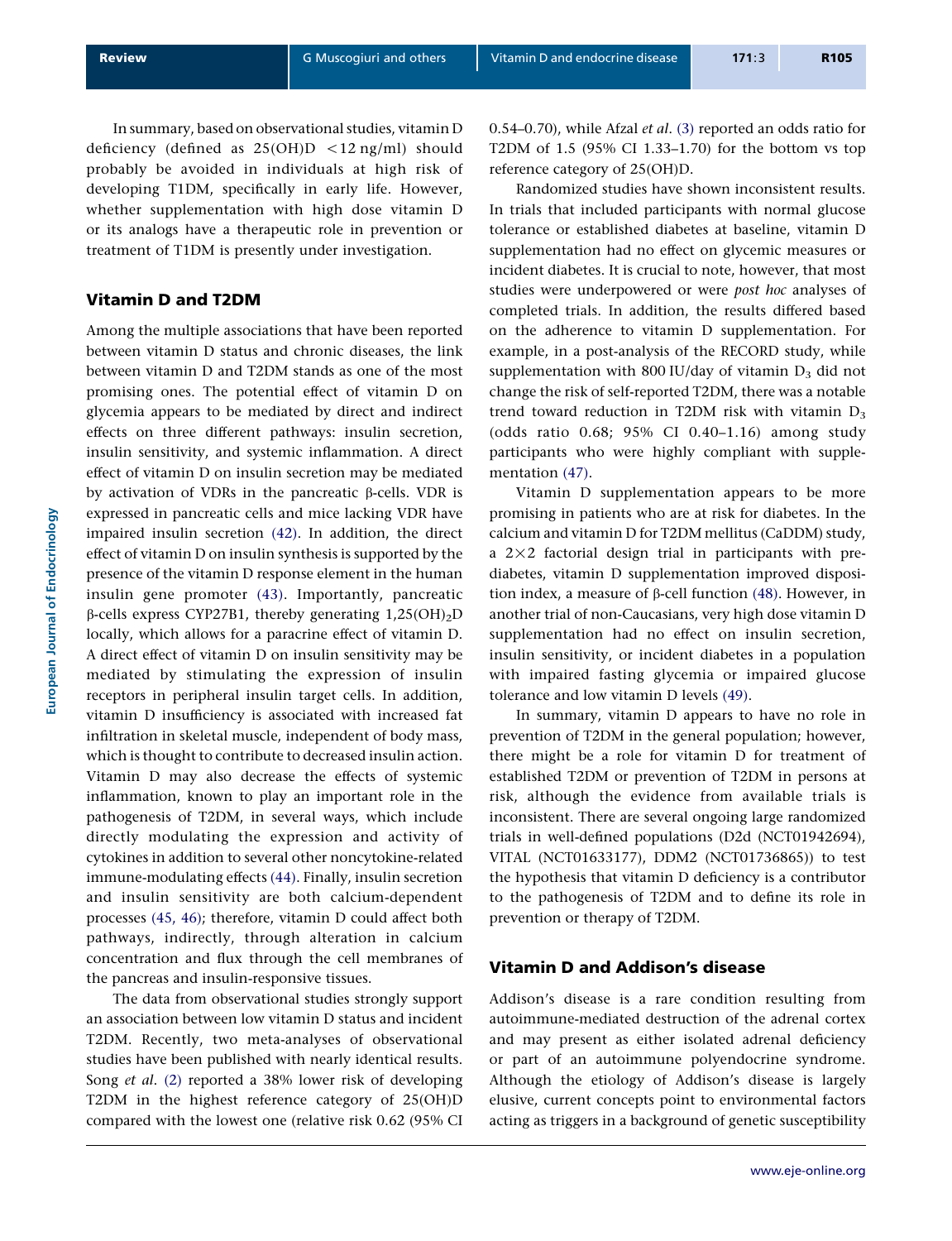leading to destructive CD8-T-lymphocytic infiltration of the adrenal cortex and characteristic 21-OHase antibody production [\(50\).](#page-8-0) Although the main genetic susceptibility is identified at the HLA locus [\(51\),](#page-8-0) other susceptibility genes have been described, including in the VDR [\(52\)](#page-8-0) and CYP27B1 [\(5, 53\),](#page-7-0) similarly to other autoimmune endocrine diseases (e.g. T1DM) [\(32\)](#page-8-0). This shared genetic association led to the assumption that the vitamin D system may be involved in critical pathophysiologic pathways in these immune-mediated inflammatory disorders because active  $1,25(OH)_2D$ may suppress steroidogenesis by downregulating CYP21A2 and upregulating CYP11A1 and CYP17A1. In an adrenal cell model (NCI-H295R line) [\(54\),](#page-8-0) vitamin D acts not only on the immune system but also on the adrenal tissue itself.

Whether 25(OH)D concentrations differ between patients with autoimmune Addison's disease and controls is not known and is currently under investigation. However, there is evidence of interaction between vitamin D status and predisposing gene loci, similar to findings in T1DM [\(34\)](#page-8-0). In summary, preliminary evidence suggests that vitamin D may be important in the modification of genetic susceptibility in Addison's disease; however, much remains to be studied on its functional and clinical relevance in humans.

#### Vitamin D and Hashimoto's thyroiditis

Hashimoto's thyroiditis is predominantly a disease of cell-mediated immunity that is manifested by a genetic defect in suppressor T-cell function. Th1 cells secrete various cytokines, such as interferon (IFN)- $\gamma$ , which induces thyrocytes to express major histocompatibility complex class II (MHC II) surface HLA-DR antigens and renders them susceptible to immunologic attack. Although HLA-DR antigens are not physiologically expressed on thyrocytes, in Hashimoto's thyroiditis, they are on the surface of thyrocytes, which may trigger the autoimmune process. Activated by T lymphocytes, B lymphocytes produce autoantibodies that react to thyroid antigens [\(4, 55, 56, 57\).](#page-7-0)

In Hashimoto's thyroiditis, the autoimmune process may be suppressed at various stages by  $1,25(OH)_2D$ . At first, vitamin D might suppress dendritic cell-dependent T cell activation, then, it might decrease proliferation of Th1 cells and the synthesis of Th 1 cell cytokines such as IFNg. Vitamin D may also inhibit the expression of MHC II surface HLA-DR antigens on thyrocytes by inhibiting the synthesis of IFN $\gamma$ , which induces thyrocytes to express those antigens. Furthermore, after being activated by T cells, B cells' ongoing proliferation may be suppressed and B cell apoptosis may be induced by  $1,25(OH)<sub>2</sub>D$ . In this way, vitamin D might decrease autoantibodies that react with thyroid antigens [\(4, 55, 56\).](#page-7-0)

Recently, studies have suggested that low vitamin D concentrations and other conditions which may result in reduced vitamin D function (e.g. certain VDR gene polymorphism, pathologies of vitamin D-binding protein and its gene) may increase the risk of Hashimoto's thyroiditis [\(56, 58, 59, 60, 61, 62\)](#page-8-0). However, additional data are needed to clarify whether there is a link between vitamin D status and Hashimoto's thyroiditis and whether vitamin D supplementation might reduce the risk of Hashimoto's thyroiditis.

#### Vitamin D and Graves' disease

Graves' disease is an autoimmune thyroid disorder in which TSH receptor autoantibodies cause hyperthyroidism. Given the increasing interest in the role of vitamin D role in determining susceptibility to autoimmune diseases, it has been hypothesized that Graves' disease may also be affected by vitamin D, based upon its ability to modulate the immune system by suppressing the proliferation of activated T cells and enhancing the phagocytic ability of macrophages [\(63, 64\).](#page-8-0)

Polymorphism in the VDR gene and vitamin-binding protein gene has been reported to be associated with Graves' disease's etiology [\(65, 66\),](#page-8-0) probably via a reduction in vitamin D function, which may have an inhibitory effect on regulatory steps within the immune system. The reported effects appear to differ markedly among different ethnicities, e.g. ApaI, BsmI and FokI polymorphisms in the VDR gene are associated with higher susceptibility to Graves' disease in Asian populations, but do not appear to play a role in the Caucasian population [\(67\)](#page-9-0). Furthermore, Feng et al. [\(68\)](#page-9-0) have recently reported that BsmI and TaqI polymorphisms are significantly associated with autoimmune thyroid disorder risk, while the ApaI or FokI polymorphisms are not.

Women with new-onset Graves' disease have decreased 25(OH)D concentration, which is also associated with thyroid volume measured by ultrasonography [\(69\).](#page-9-0) Furthermore, it has been reported that 25(OH)D concentration is higher in patients who achieve remission compared with those who do not [\(70\)](#page-9-0). The current evidence to support a role of vitamin D in Graves' disease is preliminary but is worth investigating further in observational and intervention studies.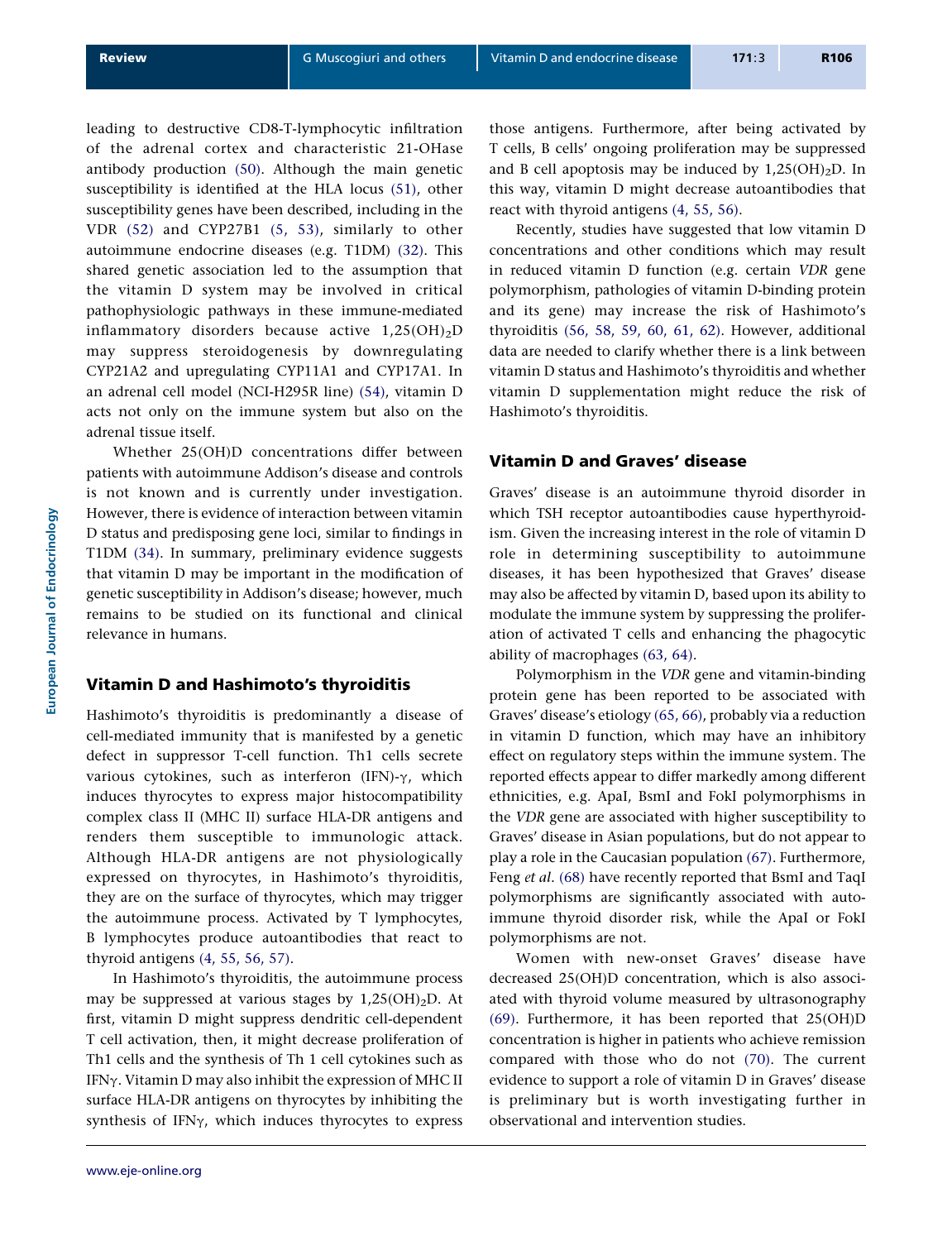# Vitamin D and PCOS

Accumulating evidence from several studies suggest that vitamin D may be involved in several features of PCOS, such as infertility, hirsutism, insulin resistance, and cardiovascular risk [\(71, 72\)](#page-9-0). Wehr et al. [\(72\)](#page-9-0) reported that women with normal ovulation had higher vitamin D levels than women with PCOS. In addition, 25(OH)D deficiency was found to be associated with lower rates of follicle development and pregnancy after stimulation in PCOS women [\(73\).](#page-9-0) Vitamin D supplementation may improve reproductive function in women with PCOS by restoring normal menstrual cycles [\(74, 75\).](#page-9-0) Women with PCOS and hirsutism have lower 25(OH)D levels than BMI matched controls [\(72, 76\),](#page-9-0) which may be explained by an association of vitamin D with androgens or SHBG [\(71, 77\).](#page-9-0) Vitamin D deficiency seems to also have an impact on insulin sensitivity in PCOS women, as evaluated by HOMA-IR [\(71, 72, 75\)](#page-9-0). However, a more accurate evaluation of insulin sensitivity by hyperinsulinemic euglycemic clamp in PCOS women did not confirm such an association [\(78\)](#page-9-0). In addition to insulin resistance, vitamin D deficiency in PCOS women has been associated with cardiovascular risk factors, such as high total cholesterol, systolic and diastolic blood pressure, C-reactive proteins and triglycerides, and low HDL cholesterol [\(72\).](#page-9-0) Small uncontrolled intervention studies of vitamin D supplementation in women with PCOS have shown improvements in fasting and stimulated glucose and dyslipidemia (triglycerides and HDL) [\(75, 79\)](#page-9-0).

An inverse association between vitamin D status and metabolic and hormonal disturbances has been reported in PCOS. However, due to the variability of the PCOS phenotype and the heterogeneity of available studies, it is difficult to draw any conclusions. Ongoing randomized trials in well-defined populations will help in defining the role of vitamin D in PCOS [\(Table 1\)](#page-3-0).

## Limitations in the study of vitamin D

The inverse association between vitamin D status and endocrine disease in observational studies may be confounded by several factors. Most importantly, good vitamin D status is generally a marker of good health, as high 25(OH)D concentration is associated with young age, normal body weight, and a healthy lifestyle, including good dietary and exercise habits. Similarly, a low vitamin D status may reflect chronic illness, which prevents outdoor activities and sun exposure. Importantly, vitamin D is rarely ingested in isolation, more often, it is ingested as part of a specific food (e.g. milk), a food group (e.g. dairy), or as part of a health dietary pattern (e.g. Mediterranean diet). Therefore, additional nutrients co-ingested with vitamin D (e.g. fish or fortified dairy products) may have independent or synergistic effects on cardiometabolic disease or, alternatively, foods rich in vitamin D may replace other foods that increase risk of cardiometabolic disease (e.g. fortified milk replacing soda). Nearly all available observational studies used single measurements of blood 25(OH)D as a proxy of vitamin D status, which may not reflect vitamin D status over long periods as risk factors for vitamin D deficiency increase with time (aging, declining physical activity, etc.). Therefore, inaccurate assessment of the exposure (vitamin D status) and uncontrolled or residual confounding may explain the results of the observational studies, which needs to be confirmed in controlled trials. An additional challenge in the study of vitamin D is that there is no consensus on the 25(OH)D thresholds for vitamin D adequacy.

#### Conclusions

Several observational studies have reported an association of low 25(OH)D concentration with endocrine diseases. However, due to a paucity of intervention studies, a causal link between vitamin D deficiency and endocrine diseases is far from proven, thus no guidance can be provided for or against recommending vitamin D supplementation for prevention or therapy of endocrine conditions, outside of the current recommendations by the IOM for the general populations (600–800 IU/day depending on age and gender). Ongoing and future trials are expected to provide answers to whether vitamin D supplementation holds promise for endocrine health and disease.

#### Declaration of interest

The authors declare that there is no conflict of interest that could be perceived as prejudicing the impartiality of the research reported.

#### Funding

By research grants R01DK76092 and U01DK098245 (to A G Pittas) from the National Institute of Diabetes and Digestive and Kidney Disease, the Office of the Director, National Institutes of Health, and the National Institutes of Health Office of Dietary Supplements and 1-14-D2d-01 (to A G Pittas) from the American Diabetes Association.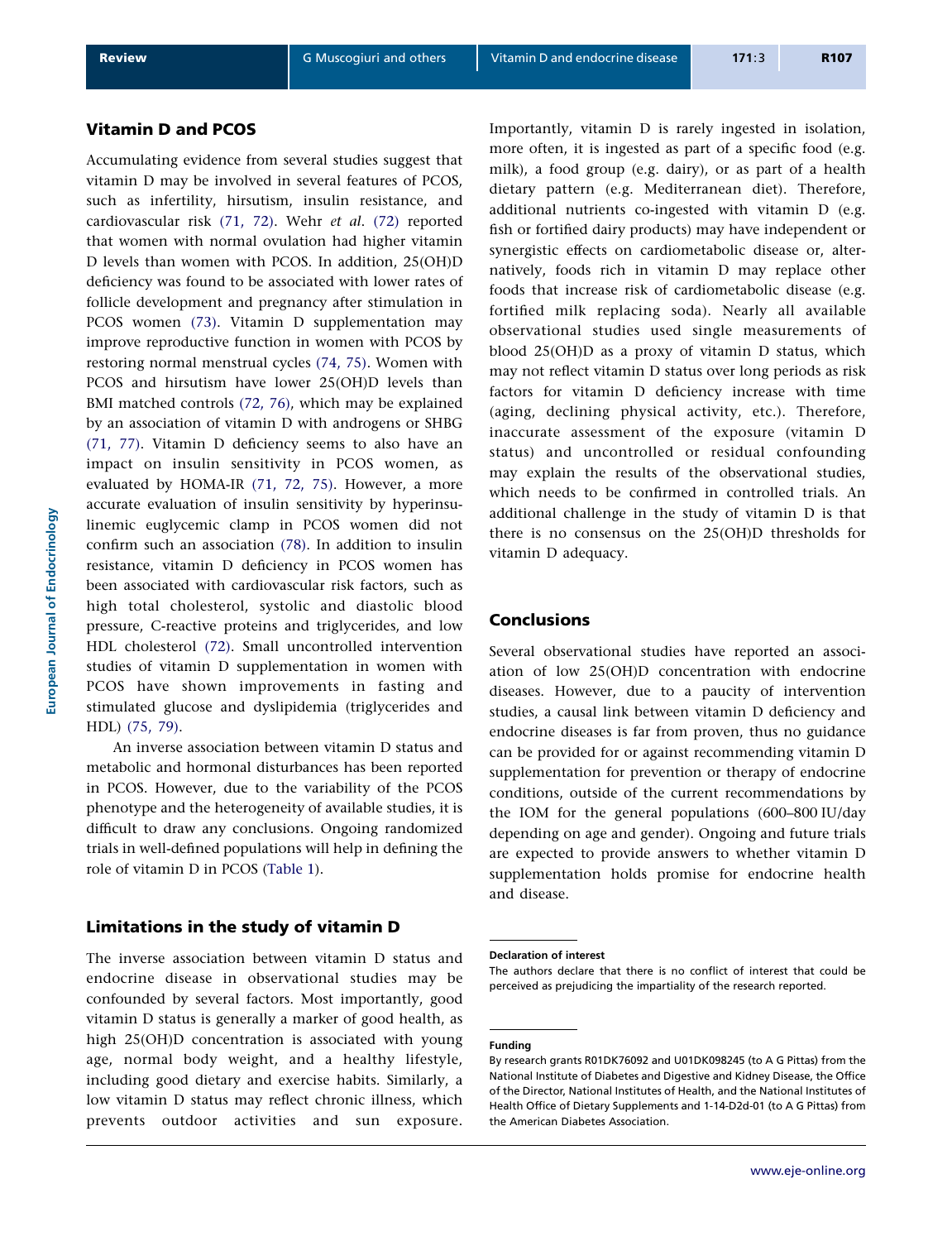#### <span id="page-7-0"></span>References

- 1 EURODIAB Study Group. Vitamin D supplement in early childhood and risk for type I (insulin-dependent) diabetes mellitus. The EURODIAB Substudy 2 Study Group. Diabetologia 1999 42 51–54. [\(doi:10.1007/s001250051112](http://dx.doi.org/10.1007/s001250051112))
- 2 Song Y, Wang L, Pittas AG, Del Gobbo LC, Zhang C, Manson JE & Hu FB. Blood 25-hydroxy vitamin D levels and incident type 2 diabetes: a meta-analysis of prospective studies. Diabetes Care 2013 36 1422–1428. ([doi:10.2337/dc12-0962](http://dx.doi.org/10.2337/dc12-0962))
- 3 Afzal S, Bojesen SE & Nordestgaard BG. Low 25-hydroxyvitamin D and risk of type 2 diabetes: a prospective cohort study and metaanalysis. Clinical Chemistry 2013 59 381–391. ([doi:10.1373/clinchem.2012.](http://dx.doi.org/10.1373/clinchem.2012.193003) [193003\)](http://dx.doi.org/10.1373/clinchem.2012.193003)
- 4 Tamer G, Arik S, Tamer I & Coksert D. Relative vitamin D insufficiency in Hashimoto's thyroiditis. Thyroid 2011 21 891–896. ([doi:10.1089/thy.](http://dx.doi.org/10.1089/thy.2009.0200) [2009.0200\)](http://dx.doi.org/10.1089/thy.2009.0200)
- 5 Lopez ER, Zwermann O, Segni M, Meyer G, Reincke M, Seissler J, Herwig J, Usadel KH & Badenhoop K. A promoter polymorphism of the CYP27B1 gene is associated with Addison's disease, Hashimoto's thyroiditis, Graves' disease and type 1 diabetes mellitus in Germans. European Journal of Endocrinology 2004 151 193–197. ([doi:10.1530/eje.0.](http://dx.doi.org/10.1530/eje.0.1510193) [1510193\)](http://dx.doi.org/10.1530/eje.0.1510193)
- 6 Holick MF. Vitamin D deficiency. New England Journal of Medicine 2007 357 266–281. [\(doi:10.1056/NEJMra070553](http://dx.doi.org/10.1056/NEJMra070553))
- 7 Lips P. Vitamin D physiology. Progress in Biophysics and Molecular Biology 2006 92 4–8. ([doi:10.1016/j.pbiomolbio.2006.02.016](http://dx.doi.org/10.1016/j.pbiomolbio.2006.02.016))
- 8 Dietary Reference Intakes for Calcium and Vitamin D-Institute of Medicine of National Academies- November 30, 2010.
- 9 Holick MF, Binkley NC, Bischoff-Ferrari HA, Gordon CM, Hanley DA, Heaney RP, Murad MH, Weaver CM & Endocrine Society. Evaluation, treatment, and prevention of vitamin D deficiency: an Endocrine Society clinical practice guideline. Journal of Clinical Endocrinology and Metabolism 2011 96 1911–1930. [\(doi:10.1210/jc.2011-0385\)](http://dx.doi.org/10.1210/jc.2011-0385)
- 10 Powe CE, Evans MK, Wenger J, Zonderman AB, Berg AH, Nalls M, Tamez H, Zhang D, Bhan I, Karumanchi SA et al. Vitamin D-binding protein and vitamin D status of black Americans and white Americans. New England Journal of Medicine 2013 369 1991–2000. [\(doi:10.1056/](http://dx.doi.org/10.1056/NEJMoa1306357) [NEJMoa1306357\)](http://dx.doi.org/10.1056/NEJMoa1306357)
- 11 Segersten U, Correa P, Hewison M, Hellman P, Dralle H, Carling T, Akerström G & Westin G. 25-Hydroxyvitamin D(3)-1a-hydroxylase expression in normal and pathological parathyroid glands. Journal of Clinical Endocrinology and Metabolism 2002 87 2967–2972.
- 12 Souberbielle JC, Bienaimé F, Cavalier E & Cormier C. Vitamin D and primary hyperparathyroidism (PHPT). Annales d'Endocrinologie 2012 73 165–169. [\(doi:10.1016/j.ando.2012.04.008\)](http://dx.doi.org/10.1016/j.ando.2012.04.008)
- 13 Cusano NE, Silverberg SJ & Bilezikian JP. Normocalcemic primary hyperparathyroidism. Journal of Clinical Densitometry 2013 16 33–39. ([doi:10.1016/j.jocd.2012.12.001](http://dx.doi.org/10.1016/j.jocd.2012.12.001))
- 14 Amir E, Simmons CE, Freedman OC, Dranitsaris G, Cole DE, Vieth R, Ooi WS & Clemons M. A phase 2 trial exploring the effects of high-dose (10,000 IU/day) vitamin D(3) in breast cancer patients with bone metastases. Cancer 2010 116 284–291. [\(doi:10.1002/cncr.24749\)](http://dx.doi.org/10.1002/cncr.24749)
- 15 Atkinson MA. The pathogenesis and natural history of type 1 diabetes. Cold Spring Harbor Perspectives in Medicine 2012 2. [\(doi:10.1101/](http://dx.doi.org/10.1101/cshperspect.a007641) [cshperspect.a007641\)](http://dx.doi.org/10.1101/cshperspect.a007641)
- 16 Wolden-Kirk H, Gysemans C, Verstuyf A & Mathieu C. Extraskeletal effects of vitamin D. Endocrinology and Metabolism Clinics of North America 2012 41 571–594. [\(doi:10.1016/j.ecl.2012.05.004](http://dx.doi.org/10.1016/j.ecl.2012.05.004))
- 17 Giulietti A, Gysemans C, Stoffels K, van Etten E, Decallonne B, Overbergh L, Bouillon R & Mathieu C. Vitamin D deficiency in early life accelerates type 1 diabetes in non-obese diabetic mice. Diabetologia 2004 47 451–462. [\(doi:10.1007/s00125-004-1329-3](http://dx.doi.org/10.1007/s00125-004-1329-3))
- 18 Gysemans C, van Etten E, Overbergh L, Giulietti A, Eelen G, Waer M, Verstuyf A, Bouillon R & Mathieu C. Unaltered diabetes presentation in NOD mice lacking the vitamin D receptor. Diabetes 2008 57 269–275.
- 19 Wolden-Kirk H, Rondas D, Bugliani M, Korf H, Van Lommel L, Brusgaard K, Christesen HT, Schuit F, Proost P, Masini M et al. Discovery of molecular pathways mediating 1,25-dihydroxyvitamin  $D_3$  protection against cytokine-induced inflammation and damage of human and male mouse islets of Langerhans. Endocrinology 2014 155 736–747.
- 20 Korf H, Wenes M, Stijlemans B, Takiishi T, Robert S, Miani M, Eizirik DL, Gysemans C & Mathieu C. 1,25-Dihydroxyvitamin D3 curtails the inflammatory and T cell stimulatory capacity of macrophages through an IL-10-dependent mechanism. Immunobiology 2012 217 1292-1300. ([doi:10.1016/j.imbio.2012.07.018REF17](http://dx.doi.org/10.1016/j.imbio.2012.07.018REF17=10.1007/s00125-004-1329-3)=10.1007/ [s00125-004-1329-3](http://dx.doi.org/10.1016/j.imbio.2012.07.018REF17=10.1007/s00125-004-1329-3))
- 21 Mathieu C, Waer M, Laureys J, Rutgeerts O & Bouillon R. Prevention of autoimmune diabetes in NOD mice by 1,25 dihydroxyvitamin D3. Diabetologia 1994 37 552–558. ([doi:10.1007/BF00403372\)](http://dx.doi.org/10.1007/BF00403372)
- 22 Zella JB, McCary LC & DeLuca HF. Oral administration of 1,25 dihydroxyvitamin  $D_3$  completely protects NOD mice from insulindependent diabetes mellitus. Archives of Biochemistry and Biophysics 2003 417 77–80. ([doi:10.1016/S0003-9861\(03\)00338-2](http://dx.doi.org/10.1016/S0003-9861(03)00338-2))
- 23 Takiishi T, Ding L, Baeke F, Spagnuolo I, Sebastiani G, Laureys J, Verstuyf A, Carmeliet G, Dotta F, Van Belle TL et al. Dietary supplementation with high doses of regular vitamin  $D_3$  safely reduces diabetes incidence in nod mice when given early and long-term. Diabetes 2014 63 2026–2036. [\(doi:10.2337/db13-1559](http://dx.doi.org/10.2337/db13-1559))
- 24 Casteels KM, Mathieu C, Waer M, Valckx D, Overbergh L, Laureys JM & Bouillon R. Prevention of type I diabetes in nonobese diabetic mice by late intervention with nonhypercalcemic analogs of 1,25-dihydrox $vvitamin$  D<sub>2</sub> in combination with a short induction course of cyclosporin A. Endocrinology 1998 139 95–102. ([doi:10.1210/endo.](http://dx.doi.org/10.1210/endo.139.1.5641) [139.1.5641](http://dx.doi.org/10.1210/endo.139.1.5641))
- 25 Giarratana N, Penna G, Amuchastegui S, Mariani R, Daniel KC & Adorini L. A vitamin D analog down-regulates proinflammatory chemokine production by pancreatic islets inhibiting T cell recruitment and type 1 diabetes development. Journal of Immunology 2004 173 2280–2287. [\(doi:10.4049/jimmunol.173.4.2280\)](http://dx.doi.org/10.4049/jimmunol.173.4.2280)
- 26 Takiishi T, Van Belle T, Gysemans C & Mathieu C. Effects of vitamin D on antigen-specific and non-antigen-specific immune modulation: relevance for type 1 diabetes. Pediatric Diabetes 2013 14 81–89. ([doi:10.1111/j.1399-5448.2012.00923.x\)](http://dx.doi.org/10.1111/j.1399-5448.2012.00923.x)
- 27 Nikolic T & Roep BO. Regulatory multitasking of tolerogenic dendritic cells – lessons taken from vitamin D<sub>3</sub>-treated tolerogenic dendritic cells. Frontiers in Immunology 2013 4 113. ([doi:10.3389/fimmu.2013.00113](http://dx.doi.org/10.3389/fimmu.2013.00113))
- 28 Ferreira GB, Gysemans CA, Demengeot J, da Cunha JP, Vanherwegen AS, Overbergh L, Van Belle TL, Pauwels F, Verstuyf A, Korf H et al. 1,25-Dihydroxyvitamin  $D_3$  promotes tolerogenic dendritic cells with functional migratory properties in NOD mice. Journal of Immunology 2014 192 4210–4220. [\(doi:10.4049/jimmunol.1302350\)](http://dx.doi.org/10.4049/jimmunol.1302350)
- 29 Borkar VV, Devidayal V, Verma S & Bhalla AK. Low levels of vitamin D in North Indian children with newly diagnosed type 1 diabetes. Pediatric Diabetes 2010 11 345–350. ([doi:10.1111/j.1365-2265.2004.](http://dx.doi.org/10.1111/j.1365-2265.2004.02015.x) [02015.x](http://dx.doi.org/10.1111/j.1365-2265.2004.02015.x))
- 30 Pozzilli P, Manfrini S, Crino` A, Picardi A, Leomanni C, Cherubini V, Valente L, Khazrai M, Visalli N & IMDIAB group . Low levels of 25-hydroxyvitamin  $D_3$  and 1,25-dihydroxyvitamin  $D_3$  in patients with newly diagnosed type 1 diabetes. Hormone and Metabolic Research 2005 37 680–683. [\(doi:10.1055/s-2005-870578\)](http://dx.doi.org/10.1055/s-2005-870578)
- 31 Littorin B, Blom P, Schölin A, Arnqvist HJ, Blohmé G, Bolinder J, Ekbom-Schnell A, Eriksson JW, Gudbjörnsdottir S, Nyström L et al. Lower levels of plasma 25-hydroxyvitamin D among young adults at diagnosis of autoimmune type 1 diabetes compared with control subjects: results from the nationwide Diabetes Incidence Study in Sweden (DISS). Diabetologia 2006 49 2847–2852. ([doi:10.1007/s00125-](http://dx.doi.org/10.1007/s00125-006-0426-x) [006-0426-x\)](http://dx.doi.org/10.1007/s00125-006-0426-x)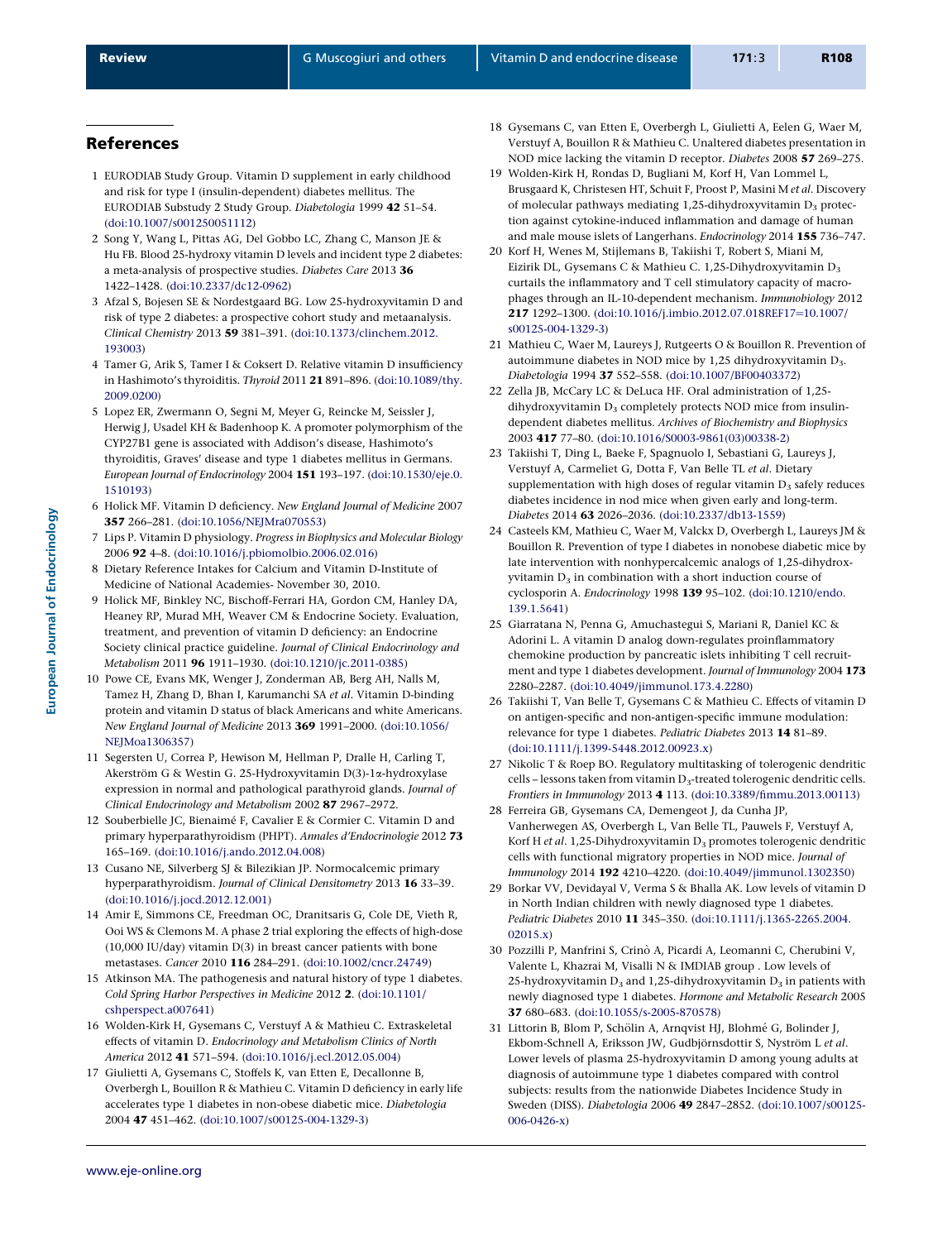- <span id="page-8-0"></span>32 Cooper JD, Smyth DJ, Walker NM, Stevens H, Burren OS, Wallace C, Greissl C, Ramos-Lopez E, Hyppönen E, Dunger DB et al. Inherited variation in vitamin D genes is associated with predisposition to autoimmune disease type 1 diabetes. Diabetes 2011 60 1624–1631. ([doi:10.2337/db10-1656\)](http://dx.doi.org/10.2337/db10-1656)
- 33 Svoren BM, Volkening LK, Wood JR & Laffel LM. Significant vitamin D deficiency in youth with type 1 diabetes mellitus. Journal of Pediatrics 2009 154 132–134. ([doi:10.1016/j.jpeds.2008.07.015](http://dx.doi.org/10.1016/j.jpeds.2008.07.015))
- 34 Greer RM, Rogers MA, Bowling FG, Buntain HM, Harris M, Leong GM & Cotterill AM. Australian children and adolescents with type 1 diabetes have low vitamin D levels. Medical Journal of Australia 2007 187 59-60.
- 35 Bener A, Alsaied A, Al-Ali M, Al-Kubaisi A, Basha B, Abraham A, Guiter G & Mian M. High prevalence of vitamin D deficiency in type 1 diabetes mellitus and healthy children. Acta Diabetologia 2009 46 183–189. [\(doi:10.1007/s00592-008-0071-6\)](http://dx.doi.org/10.1007/s00592-008-0071-6)
- 36 Frederiksen BN, Kroehl M, Fingerlin TE, Wong R, Steck AK, Rewers M & Norris JM. Association between vitamin D metabolism gene polymorphisms and risk of islet autoimmunity and progression to type 1 diabetes: the diabetes autoimmunity study in the young (DAISY). Journal of Clinical Endocrinology and Metabolism 2013 98 E1845-E1851. ([doi:10.1210/jc.2013-2256](http://dx.doi.org/10.1210/jc.2013-2256))
- 37 Stene LC, Joner G & Norwegian Childhood Diabetes Study Group. Use of cod liver oil during the first year of life is associated with lower risk of childhood-onset type 1 diabetes: a large, population-based, case– control study. American Journal of Clinical Nutrition 2003 78 1128–1134.
- 38 Hypponen E, Laara E, Reunanen A, Jarvelin MR & Virtanen SM. Intake of vitamin D and risk of type 1 diabetes: a birth cohort study. Lancet 2001 358 1500–1503. ([doi:10.1016/S0140-6736\(01\)06580-1](http://dx.doi.org/10.1016/S0140-6736(01)06580-1))
- 39 Stene LC, Ulriksen J, Magnus P & Joner G. Use of cod liver oil during pregnancy associated with lower risk of type I diabetes in the offspring. Diabetologia 2000 43 1093–1098. ([doi:10.1007/s001250051499\)](http://dx.doi.org/10.1007/s001250051499)
- 40 Brekke HK & Ludvigsson J. Vitamin D supplementation and diabetesrelated autoimmunity in the ABIS study. Pediatric Diabetes 2007 8 11–14. [\(doi:10.1111/j.1399-5448.2006.00223.x](http://dx.doi.org/10.1111/j.1399-5448.2006.00223.x))
- 41 Walter M, Kaupper T, Adler K, Foersch J, Bonifacio E & Ziegler AG. No effect of the  $1\alpha$ , 25-dihydroxyvitamin  $D_3$  on  $\beta$ -cell residual function and insulin requirement in adults with new-onset type 1 diabetes. Diabetes Care 2010 33 1443–1448. ([doi:10.2337/dc09-2297\)](http://dx.doi.org/10.2337/dc09-2297)
- 42 Zeitz U, Weber K, Soegiarto DW, Wolf E, Balling R & Erben RG. Impaired insulin secretory capacity in mice lacking a functional vitamin D receptor. FASEB Journal 2003 17 509–511.
- 43 Maestro B, Davila N, Carranza MC & Calle C. Identification of a vitamin D response element in the human insulin receptor gene promoter. Journal of Steroid Biochemistry and Molecular Biology 2003 84 223-230. ([doi:10.1016/S0960-0760\(03\)00032-3](http://dx.doi.org/10.1016/S0960-0760(03)00032-3))
- 44 Bizzarri C, Pitocco D, Napoli N, Di Stasio E, Maggi D, Manfrini S, Suraci C, Cavallo MG, Cappa M, Ghirlanda G et al. No protective effect of calcitriol on b-cell function in recent-onset type 1 diabetes: the IMDIAB XIII trial. Diabetes Care 2010 33 1962–1963. [\(doi:10.2337/](http://dx.doi.org/10.2337/dc10-0814) [dc10-0814](http://dx.doi.org/10.2337/dc10-0814))
- 45 Milner RD & Hales CN. The role of calcium and magnesium in insulin secretion from rabbit pancreas studied in vitro. Diabetologia 1967 3 47–49. [\(doi:10.1007/BF01269910\)](http://dx.doi.org/10.1007/BF01269910)
- 46 Wright DC, Hucker KA, Holloszy JO & Han DH.  $\mathrm{Ca^{2+}}$  and AMPK both mediate stimulation of glucose transport by muscle contractions. Diabetes 2004 53 330–335. ([doi:10.2337/diabetes.53.2.330](http://dx.doi.org/10.2337/diabetes.53.2.330))
- 47 Avenell A, Cook JA, MacLennan GS & McPherson GC. Vitamin D supplementation and type 2 diabetes: a substudy of a randomised placebo-controlled trial in older people (RECORD trial, ISRCTN 51647438). Age and Ageing 2009 38 606-609. ([doi:10.1093/ageing/](http://dx.doi.org/10.1093/ageing/afp109) [afp109](http://dx.doi.org/10.1093/ageing/afp109))
- 48 Mitri J, Dawson-Hughes B, Hu FB & Pittas AG. Effects of vitamin D and calcium supplementation on pancreatic  $\beta$  cell function, insulin sensitivity, and glycemia in adults at high risk of diabetes: the Calcium and Vitamin D for Diabetes Mellitus (CaDDM) randomized controlled

trial. American Journal of Clinical Nutrition 2011 94 486-494. [\(doi:10.](http://dx.doi.org/10.3945/ajcn.111.011684) [3945/ajcn.111.011684\)](http://dx.doi.org/10.3945/ajcn.111.011684)

- 49 Davidson MB, Duran P, Lee ML & Friedman TC. High-dose vitamin D supplementation in people with prediabetes and hypovitaminosis D. Diabetes Care 2013 36 260–266. ([doi:10.2337/dc12-1204](http://dx.doi.org/10.2337/dc12-1204))
- 50 Bratland E & Husebye ES. Cellular immunity and immunopathology in autoimmune Addison's disease. Molecular and Cellular Endocrinology 2011 336 180–190. ([doi:10.1016/j.mce.2010.12.015\)](http://dx.doi.org/10.1016/j.mce.2010.12.015)
- 51 Skinningsrud B, Lie BA, Lavant E, Carlson JA, Erlich H, Akselsen HE, Gervin K, Wolff AB, Erichsen MM, Lovas K et al. Multiple loci in the HLA complex are associated with Addison's disease. Journal of Clinical Endocrinology and Metabolism 2011 96 E1703–E1708. ([doi:10.1210/jc.](http://dx.doi.org/10.1210/jc.2011-0645) [2011-0645\)](http://dx.doi.org/10.1210/jc.2011-0645)
- 52 Pani MA, Seissler J, Usadel KH & Badenhoop K. Vitamin D receptor genotype is associated with Addison's disease. European Journal of Endocrinology 2002 147 635–640.
- 53 Fichna M, Zurawek M, Januszkiewicz-Lewandowska D, Gryczynska M, Fichna P, Sowinski J & Nowak J. Association of the CYP27B1  $C(-1260)$ A polymorphism with autoimmune Addison's disease. Experimental and Clinical Endocrinology & Diabetes 2010 118 544–549. ([doi:10.1055/s-0029-1241206\)](http://dx.doi.org/10.1055/s-0029-1241206)
- 54 Lundqvist J, Norlin M & Wikvall K. 1 $\alpha$ , 25-Dihydroxyvitamin D<sub>3</sub> affects hormone production and expression of steroidogenic enzymes in human adrenocortical NCI-H295R cells. Biochimica et Biophysica Acta 2010 1801 1056–1062. ([doi:10.1016/j.bbalip.2010.04.009\)](http://dx.doi.org/10.1016/j.bbalip.2010.04.009)
- 55 Szyper-Kravitz M, Marai I & Shoenfeld Y. Coexistence of thyroid autoimmunity with other autoimmune diseases: friend or foe? Additional aspects on the mosaic of autoimmunity Autoimmunity 2005 38 247–255. [\(doi:10.1080/08916930500050194\)](http://dx.doi.org/10.1080/08916930500050194)
- 56 Volpe R. Autoimmune thyroiditis. In Werner and Ingbar's the Thyroid, 6th edn, pp 921–941. Eds LE Braverman & RD Utiger. Philadelphia: JB Lippincott Co., 1991.
- 57 Bozkurt NC, Karbek B, Ucan B, Sahin M, Cakal E, Ozbek M & Delibaşı T. The association between severity of vitamin D deficiency and Hashimoto's thyroiditis. Endocrine Practice 2013 19 479–484. ([doi:10.](http://dx.doi.org/10.4158/EP12376.OR) [4158/EP12376.OR](http://dx.doi.org/10.4158/EP12376.OR))
- 58 Tamer G & Mesci B. Role of vitamin D in the immune system. Turkish Journal of Endocrinology and Metabolism 2013 17 5–7. ([doi:10.4274/](http://dx.doi.org/10.4274/Tjem.1938) [Tjem.1938\)](http://dx.doi.org/10.4274/Tjem.1938)
- 59 Camurdan OM, Döğer E, Bideci A, Celik N & Cinaz P. Vitamin D status in children with Hashimoto thyroiditis. Journal of Pediatric Endocrinology & Metabolism 2012 25 467–470. ([doi:10.1515/](http://dx.doi.org/10.1515/jpem-2012-0021) [jpem-2012-0021](http://dx.doi.org/10.1515/jpem-2012-0021))
- 60 Kivity S, Agmon Levin N, Zisappl M, Shapira Y, Nagy EV, Danko´ K, Szekanecz Z, Langevitz P & Shoenfeld Y. Vitamin D and autoimmune thyroid diseases. Cellular & Molecular Immunology 2011 8 243–247. ([doi:10.1038/cmi.2010.73](http://dx.doi.org/10.1038/cmi.2010.73))
- 61 Yazici D, Yavuz D, Tarcin O, Sancak S, Deyneli O & Akalin S. Vitamin D receptor gene ApaI, TaqI and BsmI polimorphism in a group of Turkish patients with Hashimoto's thyroiditis. Minerva Endocrinologica 2013 38 195–201.
- 62 Lacka K & Maciejewski A. Vitamin D in the etiopathogenesis of autoimmune thyroiditis. Polski Merkuriusz Lekarski 2013 34 281–285.
- 63 Christakos S, Raval-Pandya M, Wernyj RP & Yang W. Genomic mechanisms involved in the pleiotropic actions of 1,25-dihydroxyvitamin  $D_3$ . Biochemical Journal 1996 316 361-371.
- 64 Baeke F, Takiishi T, Korf H, Gysemans C & Mathieu C. Vitamin D: modulator of the immune system. Current Opinion in Pharmacology 2010 10 482–496. [\(doi:10.1016/j.coph.2010.04.001](http://dx.doi.org/10.1016/j.coph.2010.04.001))
- 65 Ban Y, Ban Y, Taniyama M & Katagiri T. Vitamin D receptor initiation codon polymorphism in Japanese patients with Graves' disease. Thyroid 2000 10 475–480.
- 66 Ban Y, Taniyama M & Ban Y. Vitamin D receptor gene polymorphism is associated with Graves' disease in the Japanese population. Journal of Clinical Endocrinology and Metabolism 2000 85 4639–4643. ([doi:10.1210/](http://dx.doi.org/10.1210/jcem.87.6.8604) [jcem.87.6.8604](http://dx.doi.org/10.1210/jcem.87.6.8604))

<www.eje-online.org>